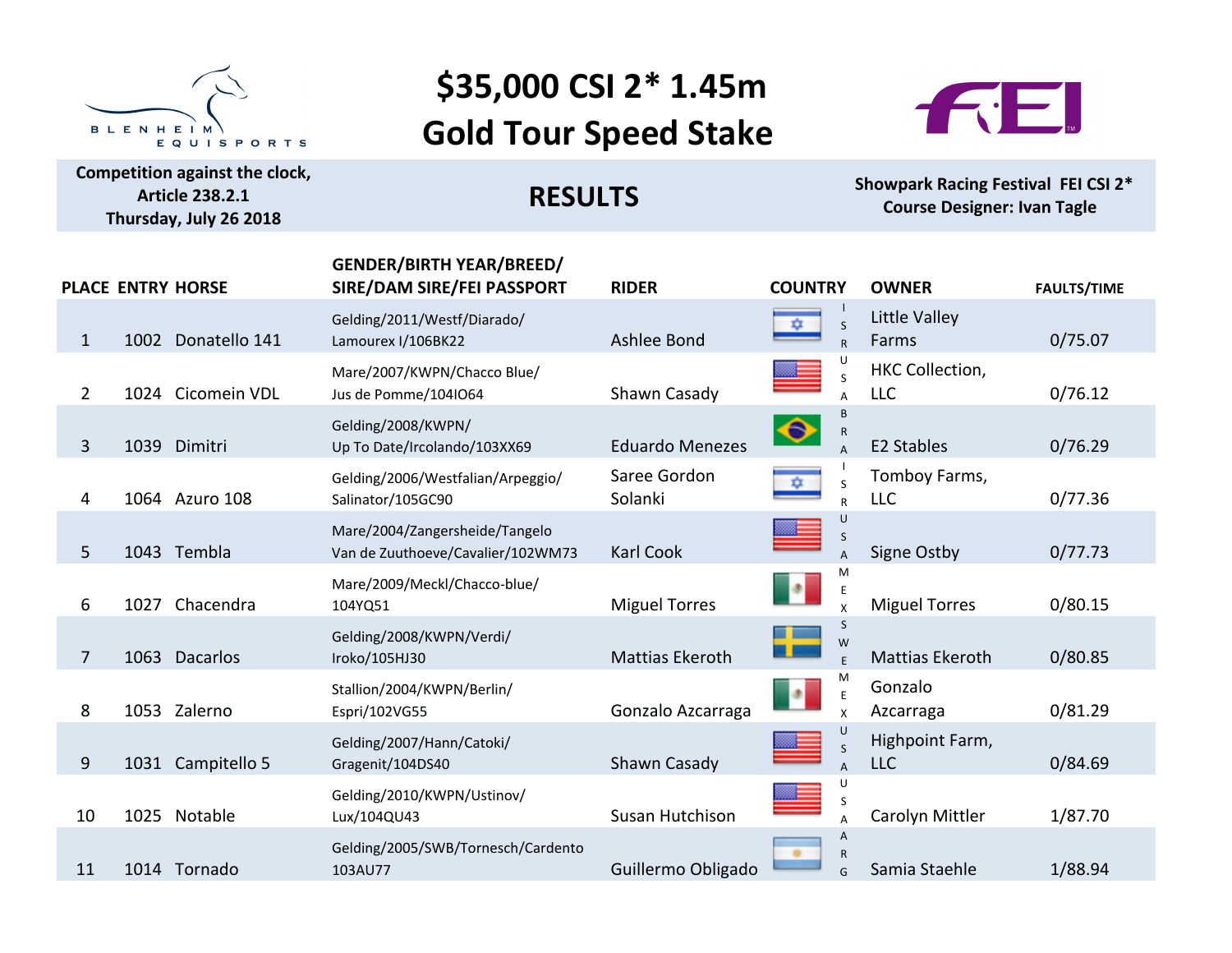| 12 | 1033 Chicago 149    | Gelding/2008/Oldbg/Check in 2/<br>Falkenhof's Lancer/104VW98     | Kayla Savard          |    | U<br>S                         | Kayla Savard                    | 2/90.02 |
|----|---------------------|------------------------------------------------------------------|-----------------------|----|--------------------------------|---------------------------------|---------|
| 13 | 1013 Firestone S    | Gelding/2005/BWP/Querlybet Hero/<br>Goodtimes/102WU90            | John Pearce           | ю  | C<br>$\mathsf{A}$<br>${\sf N}$ | Nicole Teague                   | 4/73.38 |
| 14 | 1042 Caillou 24     | Gelding/2007/Holsteiner/Casall/<br>Corrado I/104BO82             | Karl Cook             |    |                                | Signe Ostby                     | 4/75.57 |
| 15 | 1029 Colicchio      | Stallion/2008/Holsteiner/Casall/<br>Landgraf I/105VI53           | Kenneth Vinther       | ш  | D<br>E                         | Kenneth Vinther                 | 4/76.16 |
| 16 | 1057 Classini       | Gelding/2009/Holst/Clarimo/<br>Cassini II/106DU05                | Bjorn Ikast           |    | $\bar{\text{E}}$<br>N          | <b>BBB Show</b><br>Jumpers, LLC | 4/77.01 |
| 17 | 1060 Nelson 212     | Gelding/2006/Holst/Nekton/<br>Coronado/103WY83                   | Ana Maria<br>Martinez | Ŀ. | M<br>E<br>$\mathsf{x}$         | Jose Barone                     | 4/77.18 |
| 18 | 1035 Ben Rye        | Mare/2010/MIPAAF/Cassini/<br>Contender/105SW14                   | Carly Anthony         |    | U<br>S                         | Neil Jones<br>Equestrian, Inc.  | 4/77.47 |
| 19 | 1001 Jarpur         | Gelding/2009/BWP/Ogano Sitte/<br>Warkant Van't Gestelhof/104RT58 | Lindsay Archer        |    | S                              | Rhys Farms, LLC                 | 4/79.18 |
| 20 | 1058 Ircos IV       | Gelding/2008/BWP/Nabab de Reve/<br>Echo de Thurin/103VZ17        | Everardo<br>Hegewisch | Þ  |                                | Everardo<br>Hegewisch           | 4/79.86 |
| 21 | 1056 Carrasco       | Gelding/2005/Holst/Casco/<br>Contender/102XC09                   | Javier Solis          | ×  | M<br>E<br>$\mathsf{x}$         | Javier Solis                    | 4/82.13 |
| 22 | 1048 Eyecatcher JB  | Gelding/2009/KWPN/Cantos/<br>Berlin/Casper/104PS54               | Jaime Azcarraga       | Ŀ  | M<br>E<br>$\mathsf{x}$         | Jaime Azcarraga                 | 4/82.41 |
| 23 | 1065 ZZ Top         | Gelding/2004/KWPN/Hamlet/<br>Emilion/103WQ84                     | Pablo Vizcaino        | Ŀ  | M<br>E                         | Pablo Vizcaino                  | 4/83.00 |
| 24 | 1054 Chantico       | Stallion/2005/Holsteiner/Contender/<br>Latino/104OG07            | John Pearce           |    | с<br>Α<br>$\mathsf{N}$         | Karen Ball                      | 8/76.95 |
| 25 | 1003 Belo Horizonte | Gelding/2008/Holst/Baloubet du Rouet/<br>Clearway/104QN67        | Ashlee Bond           | ٠  | $\sf S$<br>$\mathsf{R}$        | Little Valley<br>Farms          | 8/77.04 |
| 26 | 1050 Chacol         | Gelding/2008/OS/<br>Chacco Blue/104OM05                          | Jaime Azcarraga       | ъ, | M<br>E<br>$\mathsf{x}$         | Jaime Azcarraga                 | 8/78.17 |
| 27 | 1018 Diabolical C   | Gelding/2010/Oldenburg/Diarado/<br>Carousel/105ZW06              | Keri Potter           |    | U<br>S<br>$\overline{A}$       | Jo Cho                          | 8/81.15 |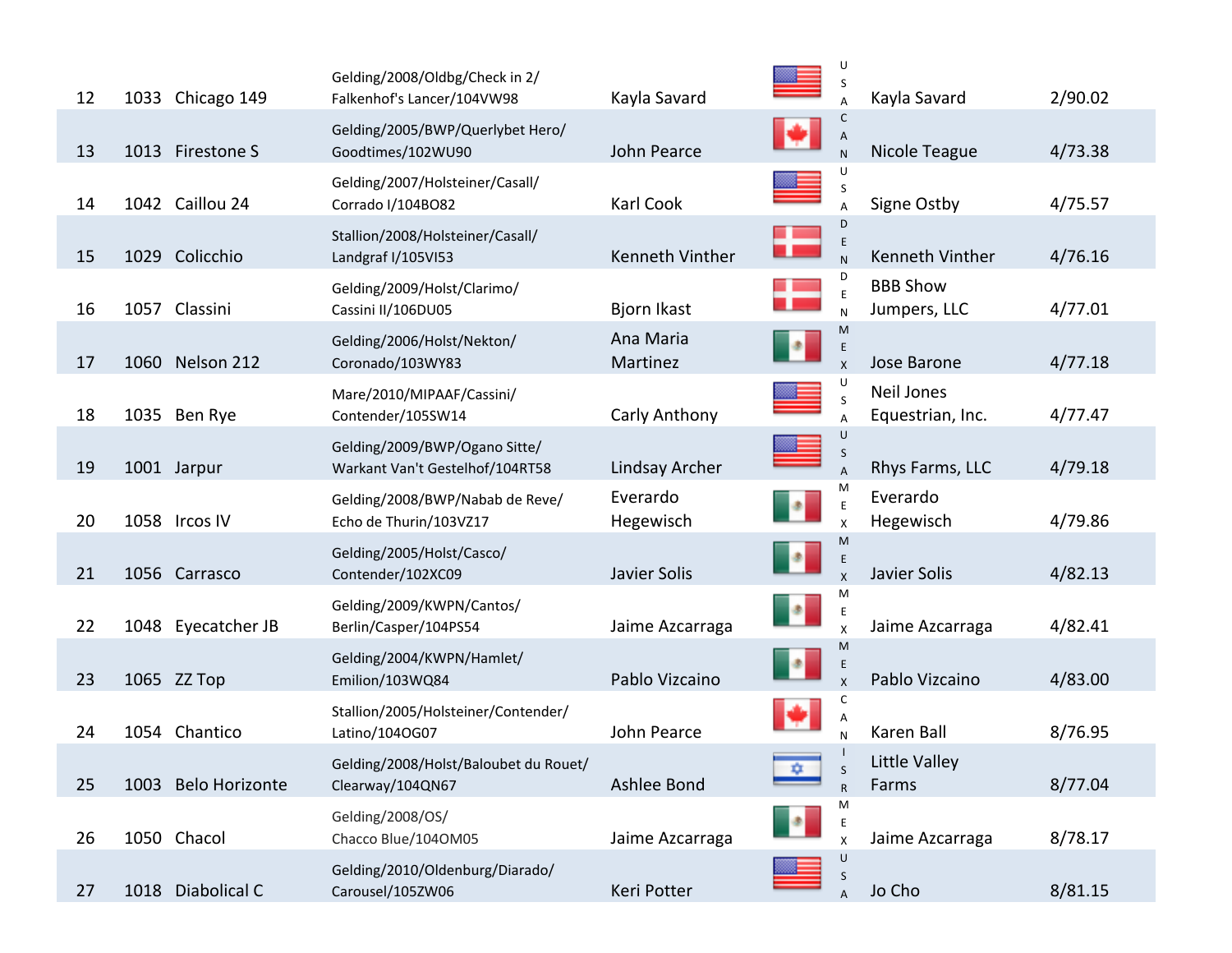| 28 |      | 1016 Asombro                  | Stallion/2001/BWP/Parco/<br>Skippy II/ITA41251                                       | Hannah Loly                     |           | U<br>S                                               | Hannah Loly                     | 8/82.45       |
|----|------|-------------------------------|--------------------------------------------------------------------------------------|---------------------------------|-----------|------------------------------------------------------|---------------------------------|---------------|
| 29 |      | 1020 Conthendrix              | Gelding/2004/Holst/Contendro I/<br>Cor de la Bryere/103AB89                          | <b>Mary Frances</b><br>Looke    |           | U                                                    | <b>Mary Frances</b><br>Looke    | 8/82.72       |
| 30 |      | 1009 Ce Ce Senior             | Gelding/2009/Holst/Captain Fire/<br>Contender/105IH29                                | Simon McCarthy                  |           |                                                      | Joan Hoppe                      | 8/84.57       |
| 31 |      | 1055 Zafir Z                  | Gelding/2009/Zang/VDL Zirocco Blue/<br>Kashmir V Schuttershof/106CS22                | Rachel Lindsey                  |           | U<br>S                                               | Rachel Lindsey                  | $4+4/97.54$   |
| 32 |      | 1037 Market Irminka           | Mare/2006/AES/Irco Mena/<br>Tinka's Boy/103TL77                                      | Carlos Hank, Jr.                | Þ         | M<br>E<br>$\mathsf{x}$                               | H5 Stables                      | $8+1/85.45$   |
| 33 |      | 1044 Chin Chin                | Stallion/2001/Holst/Colman/<br>Sympatico/CZE00929                                    | Arsia Ardalan                   |           | U<br>S                                               | Tara Ardalan                    | $8+1/86.42$   |
| 34 |      | 1008 Parkmore Lux             | Gelding/2005/ISH/Lux Z/<br>Coolcorran Cool Diamond/103AB89                           | Hanna Mauritzson                |           | S<br>W<br>$\mathsf E$                                | Ritz Fuente, LLC                | $8+2/89.65$   |
| 35 |      | Tybo VD<br>1032 Tojopehoeve Z | Gelding/2009/Zang/Turbo Van't<br>Gestelhof/Quasimodo Z/105NH21                       | Kirsten Coe                     |           | U<br>S                                               | E Sport LLC                     | $8+3/95.24$   |
| 36 |      | 1011 C.D.N.                   | Mare/2007/KWPN/Celano/<br>Jackson/104ZD25                                            | Ali Leopold-<br>Moreno          |           | S                                                    | Foundation<br>Farms, LLC        | $8+3/96.08$   |
| 37 |      | 1034 Topaze Blue              | Mare/2007/SF/Mr. Blue/<br>Hidalgo de Riou/104CA15                                    | Amy Hess                        |           | S<br>$\overline{A}$                                  | Blue Tree Farms,<br><b>LLC</b>  | $12+1/86.75$  |
| 38 |      | 1041 Kal-El                   | Stallion/2006/Studbook/Chapultepec La<br>Silla/Galoubet/104GP25                      | Angel Karolyi                   |           | V<br>N                                               | Lucy Gigi Hewit                 | $12+1/86.02$  |
| 39 | 1059 | Paddington 92                 | Stallion/2007/Westf/Pontifex/<br>Landalel/104IG57                                    | Juan Carlos Martin<br>Del Campo | <b>SP</b> | M<br>E                                               | Juan Carlos Martin<br>Del Campo | $12+1/86.18$  |
| 40 |      |                               | Gelding/2008/SF/Dollar du Murier/<br>1010 Ulysse du Bourberg Lama des Landes/104WL44 | Ali Leopold-<br>Moreno          |           | U<br>S                                               | Phyllis Thomas                  | $12+3/93.69$  |
| 41 |      | 1052 Quite Nice 5             | Mare/2006/OS/Quality 9/<br>Landor S/103EA24                                          | Gonzalo Azcarraga               |           | <b>M</b><br>$\mathsf E$<br>$\boldsymbol{\mathsf{x}}$ | Gonzalo<br>Azcarraga            | $16+1/89.00$  |
| 42 |      | 1036 Coutras                  | Stallion/2008/Holst/Cormint/<br>Calvadur/104NT32                                     | Carly Anthony                   |           | S                                                    | Neil Jones<br>Equestrian, Inc.  | $12+5/101.76$ |
| 43 |      | 1019 Caspar                   | Stallion/2004/DSP/Candillo 3/<br>Cpntender/103PS13                                   | Mary Frances Looke              |           | S                                                    | <b>Mary Frances</b><br>Looke    | $16+2/90.40$  |